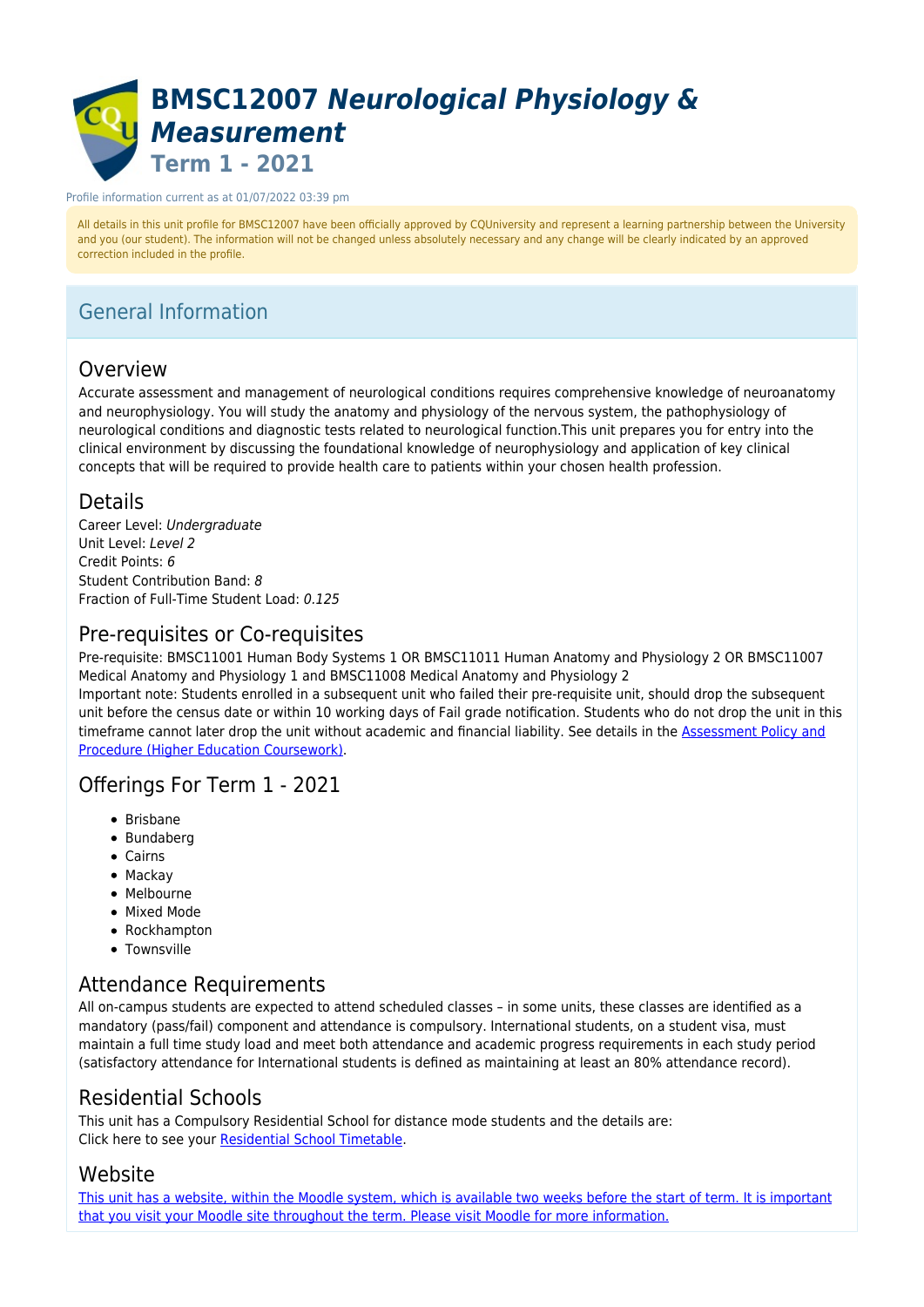# Class and Assessment Overview

# Recommended Student Time Commitment

Each 6-credit Undergraduate unit at CQUniversity requires an overall time commitment of an average of 12.5 hours of study per week, making a total of 150 hours for the unit.

# Class Timetable

**[Regional Campuses](https://handbook.cqu.edu.au/facet/timetables)** Bundaberg, Cairns, Emerald, Gladstone, Mackay, Rockhampton, Townsville

**[Metropolitan Campuses](https://handbook.cqu.edu.au/facet/timetables)** Adelaide, Brisbane, Melbourne, Perth, Sydney

# Assessment Overview

1. **Report** Weighting: 30% 2. **Written Assessment** Weighting: 30% 3. **Online Test** Weighting: 40%

# Assessment Grading

This is a graded unit: your overall grade will be calculated from the marks or grades for each assessment task, based on the relative weightings shown in the table above. You must obtain an overall mark for the unit of at least 50%, or an overall grade of 'pass' in order to pass the unit. If any 'pass/fail' tasks are shown in the table above they must also be completed successfully ('pass' grade). You must also meet any minimum mark requirements specified for a particular assessment task, as detailed in the 'assessment task' section (note that in some instances, the minimum mark for a task may be greater than 50%). Consult the [University's Grades and Results Policy](https://www.cqu.edu.au/policy) for more details of interim results and final grades.

# CQUniversity Policies

# **All University policies are available on the [CQUniversity Policy site.](https://policy.cqu.edu.au/)**

You may wish to view these policies:

- Grades and Results Policy
- Assessment Policy and Procedure (Higher Education Coursework)
- Review of Grade Procedure
- Student Academic Integrity Policy and Procedure
- Monitoring Academic Progress (MAP) Policy and Procedure Domestic Students
- Monitoring Academic Progress (MAP) Policy and Procedure International Students
- Student Refund and Credit Balance Policy and Procedure
- Student Feedback Compliments and Complaints Policy and Procedure
- Information and Communications Technology Acceptable Use Policy and Procedure

This list is not an exhaustive list of all University policies. The full list of University policies are available on the [CQUniversity Policy site.](https://policy.cqu.edu.au/)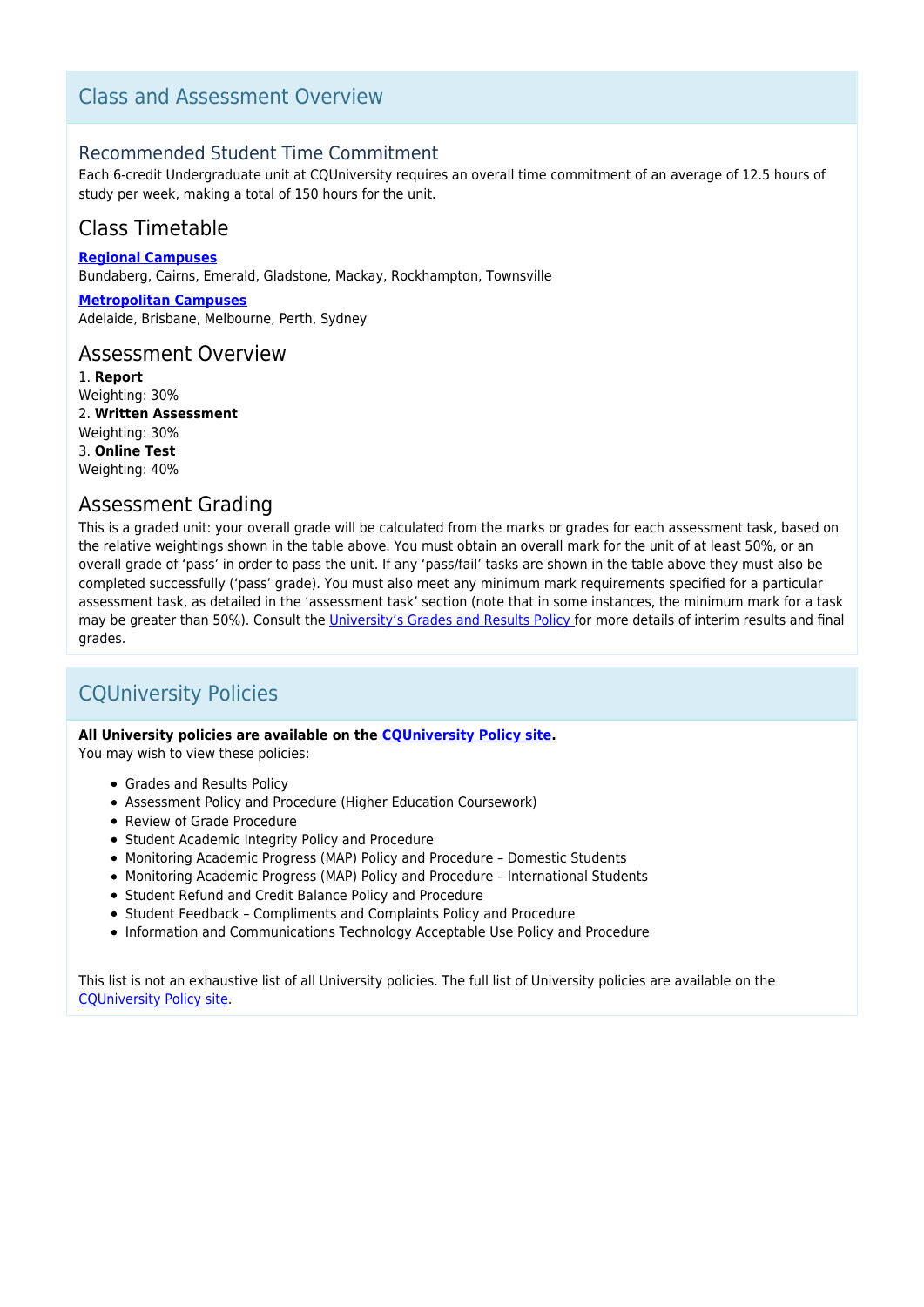# Previous Student Feedback

# Feedback, Recommendations and Responses

Every unit is reviewed for enhancement each year. At the most recent review, the following staff and student feedback items were identified and recommendations were made.

# Feedback from Unit evaluation survey

## **Feedback**

Case study tutorials assisted students to appreciate real world applications of relevant clinical concepts.

## **Recommendation**

Continue provision of weekly case study tutorials.

# Feedback from Unit evaluation survey

## **Feedback**

Students expressed dissatisfaction with the audio quality of the pre-recorded lectures.

## **Recommendation**

Investigate methods for improving sound quality on recorded lectures.

# Feedback from Unit evaluation, self-reflection

## **Feedback**

Completion of online practical modules and lab workbook (report) were confusing and involved complex tasks.

## **Recommendation**

Clear, simple and well-formatted online modules/lab workbook will be developed.

# Feedback from Unit evaluation

# **Feedback**

The worksheets and the written assessment helped in consolidating the key concepts.

## **Recommendation**

Continue use of clinical case scenarios as an assessment item and provision of weekly worksheets as learning tools.

# Unit Learning Outcomes

## **On successful completion of this unit, you will be able to:**

- 1. Explain the detailed structure and function of the central and peripheral nervous system
- 2. Apply knowledge of neuroanatomy and neurophysiology to interpret key clinical concepts
- 3. Describe assessment of neurological function in different neurological conditions
- 4. Identify the pharmacological basis of drugs that affect the nervous system.

# Alignment of Learning Outcomes, Assessment and Graduate Attributes









Advanced Level

# Alignment of Assessment Tasks to Learning Outcomes

| <b>Assessment Tasks</b>  | <b>Learning Outcomes</b> |                |   |   |
|--------------------------|--------------------------|----------------|---|---|
|                          |                          | $\overline{2}$ | 3 | А |
| - - - - -<br>_<br>$\sim$ |                          |                |   |   |

**1 - Report - 30%** ⚫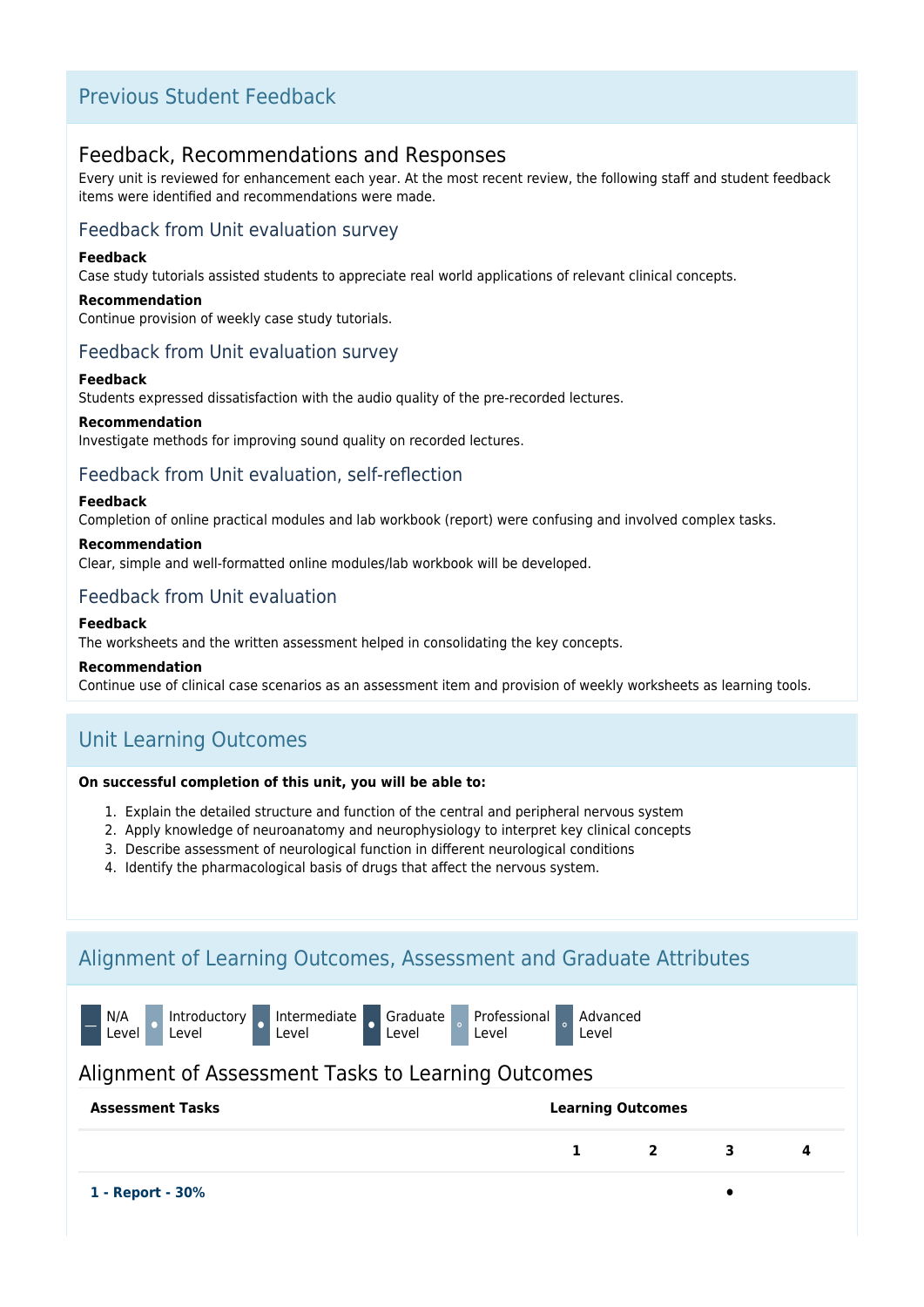| <b>Assessment Tasks</b>      | <b>Learning Outcomes</b> |                         |           |   |
|------------------------------|--------------------------|-------------------------|-----------|---|
|                              |                          | $\overline{\mathbf{2}}$ | 3         | 4 |
| 2 - Written Assessment - 30% | $\bullet$                | $\bullet$               | $\bullet$ |   |
| 3 - Online Test - 40%        | $\bullet$                | $\bullet$               |           |   |

# Alignment of Graduate Attributes to Learning Outcomes

| <b>Graduate Attributes</b>                          | <b>Learning Outcomes</b> |                         |                         |           |
|-----------------------------------------------------|--------------------------|-------------------------|-------------------------|-----------|
|                                                     | $\mathbf{1}$             | $\overline{\mathbf{2}}$ | $\overline{\mathbf{3}}$ | 4         |
| 1 - Communication                                   | $\bullet$                | $\bullet$               | $\bullet$               | $\bullet$ |
| 2 - Problem Solving                                 | $\bullet$                | $\bullet$               | $\bullet$               |           |
| <b>3 - Critical Thinking</b>                        | $\bullet$                | $\bullet$               | $\bullet$               |           |
| <b>4 - Information Literacy</b>                     | $\bullet$                | $\bullet$               | $\bullet$               | $\bullet$ |
| 5 - Team Work                                       |                          |                         |                         |           |
| <b>6 - Information Technology Competence</b>        | $\bullet$                | $\bullet$               | $\bullet$               | $\bullet$ |
| 7 - Cross Cultural Competence                       |                          |                         |                         |           |
| 8 - Ethical practice                                |                          |                         | $\bullet$               |           |
| 9 - Social Innovation                               |                          |                         |                         |           |
| 10 - Aboriginal and Torres Strait Islander Cultures |                          |                         |                         |           |

# Alignment of Assessment Tasks to Graduate Attributes

| <b>Assessment Tasks</b>      | <b>Graduate Attributes</b> |           |  |           |                      |                          |  |  |
|------------------------------|----------------------------|-----------|--|-----------|----------------------|--------------------------|--|--|
|                              |                            |           |  |           | 1 2 3 4 5 6 7 8 9 10 |                          |  |  |
| 1 - Report - 30%             |                            |           |  | $\bullet$ | ∣ •                  |                          |  |  |
| 2 - Written Assessment - 30% |                            | $\bullet$ |  | $\bullet$ | $\sim$               | $\overline{\phantom{a}}$ |  |  |
| <b>3 - Online Test - 40%</b> |                            |           |  | $\bullet$ | $\bullet$            |                          |  |  |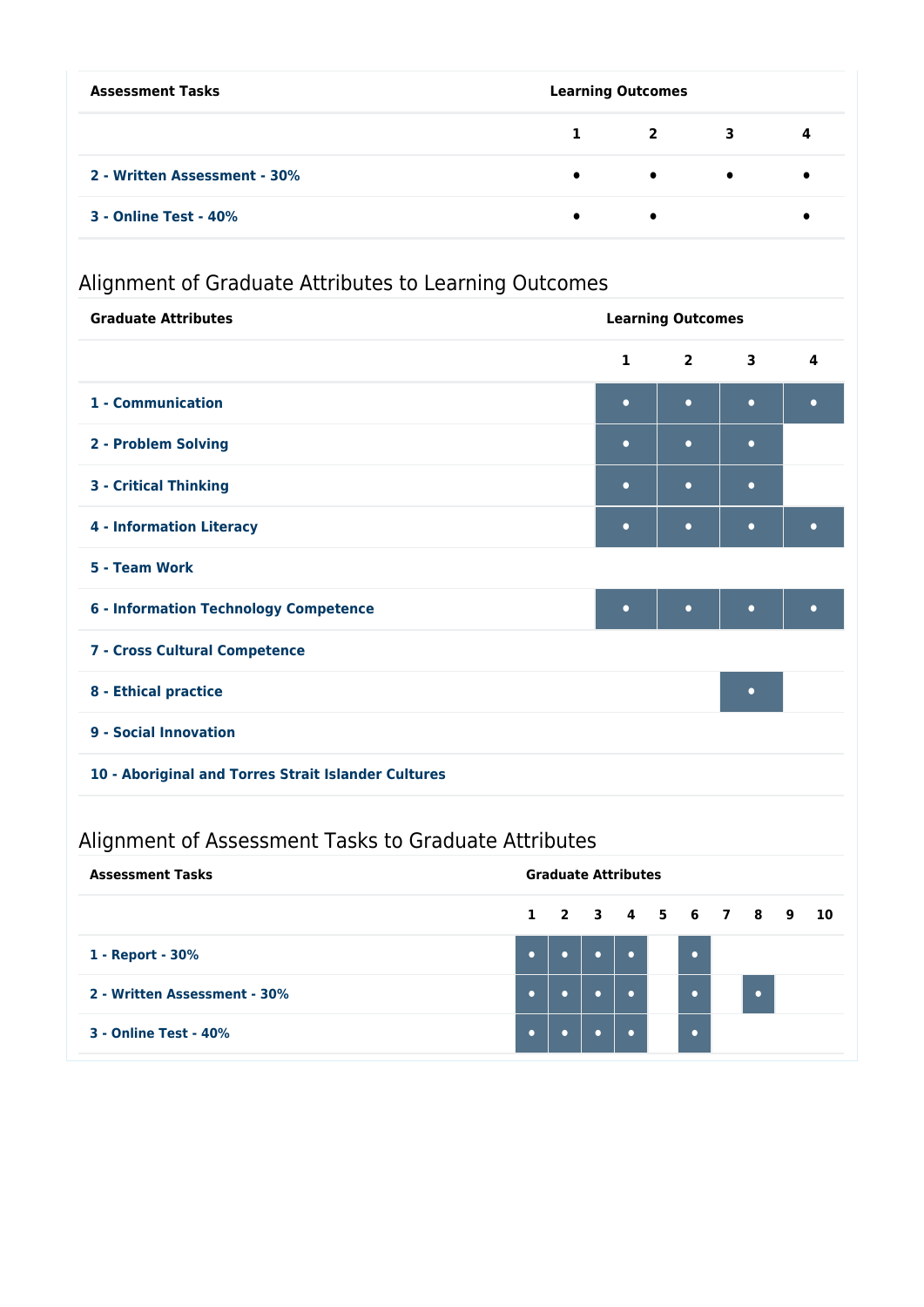# Textbooks and Resources

# Textbooks

BMSC12007

# **Prescribed**

## **Neuroanatomy through Clinical Cases**

Second Edition (2017) Authors: Hal Blumenfeld Oxford University Press New York , NY , USA ISBN: 9780878936137 Binding: Paperback

## **Additional Textbook Information**

The ISBN listed is for the paperback copy (with eBook) available through the CQUni Bookshop here: [http://bookshop.cqu.edu.au](http://bookshop.cqu.edu.au/) (search on the Unit code).

# **[View textbooks at the CQUniversity Bookshop](https://bookshop.cqu.edu.au/)**

# IT Resources

## **You will need access to the following IT resources:**

- CQUniversity Student Email
- Internet
- Unit Website (Moodle)

# Referencing Style

All submissions for this unit must use the referencing style: [Harvard \(author-date\)](https://delivery-cqucontenthub.stylelabs.cloud/api/public/content/harvard-referencing-style.pdf?v=306efe7e) For further information, see the Assessment Tasks.

# Teaching Contacts

**Romeo Batacan** Unit Coordinator [r.j.batacan@cqu.edu.au](mailto:r.j.batacan@cqu.edu.au)

# **Schedule**

| Week 1 - 08 Mar 2021                                           |                |                                                |
|----------------------------------------------------------------|----------------|------------------------------------------------|
| <b>Module/Topic</b>                                            | <b>Chapter</b> | <b>Events and Submissions/Topic</b>            |
| Neuroanatomy overview and basic<br>definitions                 | $\overline{2}$ |                                                |
| Week 2 - 15 Mar 2021                                           |                |                                                |
| Module/Topic                                                   | <b>Chapter</b> | <b>Events and Submissions/Topic</b>            |
| Brain and Environs: Cranium.<br><b>Ventricles and Meninges</b> | 5              | Tutorial discussion of Clinical case<br>week 2 |
| Week 3 - 22 Mar 2021                                           |                |                                                |
| Module/Topic                                                   | <b>Chapter</b> | <b>Events and Submissions/Topic</b>            |
| Corticospinal Tract and other motor<br>pathways                | 6              | Tutorial discussion of Clinical case<br>week 3 |
| Week 4 - 29 Mar 2021                                           |                |                                                |
| Module/Topic                                                   | <b>Chapter</b> | <b>Events and Submissions/Topic</b>            |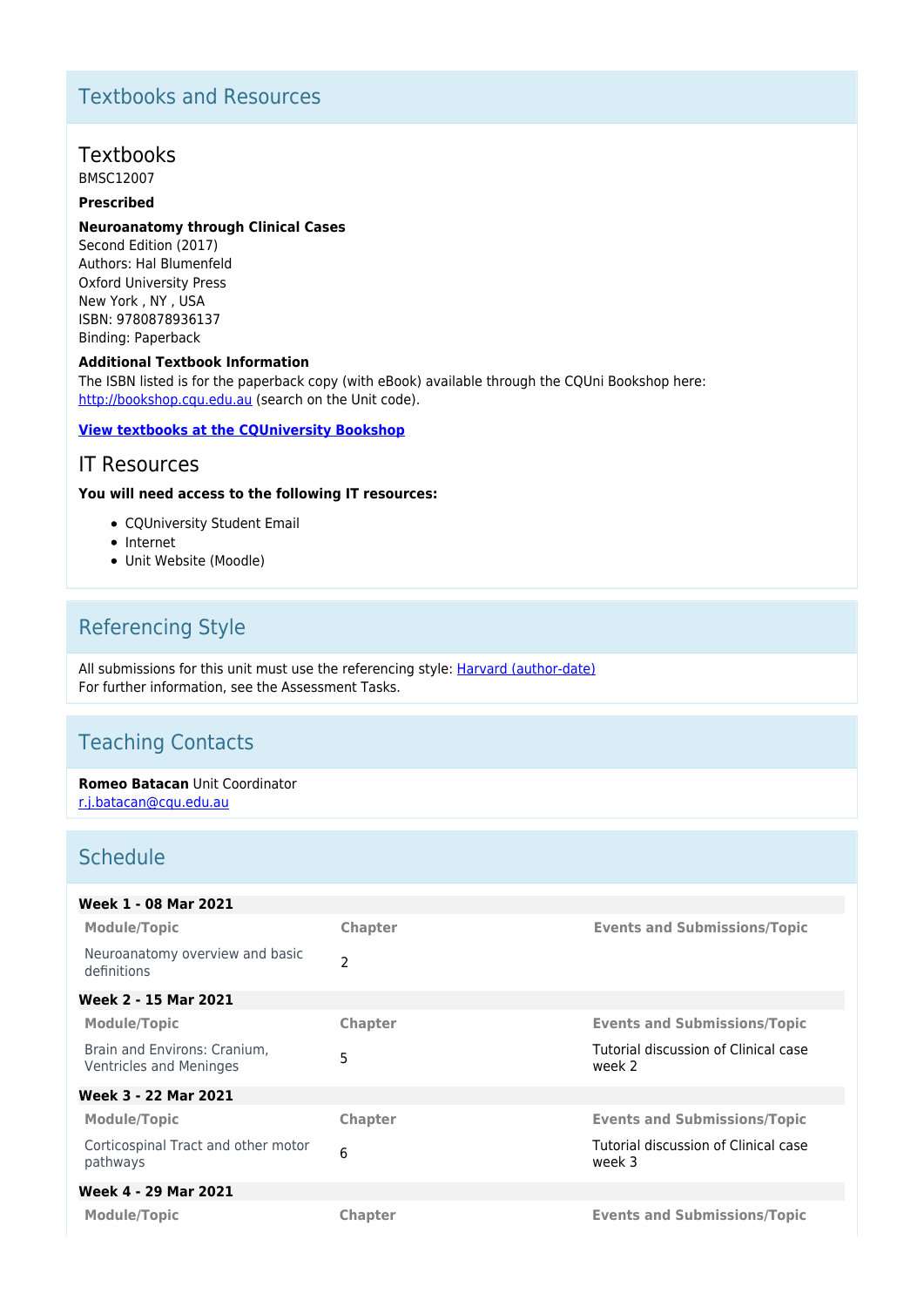| Somatosensory pathways<br>Spinal nerve roots<br>Major plexuses and peripheral nerves | 7, 8, 9               | Tutorial discussion of Clinical case<br>week 4                       |
|--------------------------------------------------------------------------------------|-----------------------|----------------------------------------------------------------------|
| Week 5 - 05 Apr 2021                                                                 |                       |                                                                      |
| <b>Module/Topic</b>                                                                  | Chapter               | <b>Events and Submissions/Topic</b>                                  |
| Cerebral Hemispheres and vascular<br>supply                                          | 10                    | Tutorial discussion of Clinical case<br>week 5                       |
| Vacation Week - 12 Apr 2021                                                          |                       |                                                                      |
| <b>Module/Topic</b>                                                                  | Chapter               | <b>Events and Submissions/Topic</b>                                  |
| Week 6 - 19 Apr 2021                                                                 |                       |                                                                      |
| <b>Module/Topic</b>                                                                  | Chapter               | <b>Events and Submissions/Topic</b>                                  |
| Brainstem and cranial nerves<br>EEG, epilepsy and seizures                           | 12<br>Moodle resource | Tutorial discussion of Clinical case<br>week 6                       |
| Week 7 - 26 Apr 2021                                                                 |                       |                                                                      |
| <b>Module/Topic</b>                                                                  | Chapter               | <b>Events and Submissions/Topic</b>                                  |
| Cerebellum and Basal Ganglia                                                         | 15,16                 |                                                                      |
| Week 8 - 03 May 2021                                                                 |                       |                                                                      |
| <b>Module/Topic</b>                                                                  | Chapter               | <b>Events and Submissions/Topic</b>                                  |
| Limbic System and higher order<br>cerebral function                                  | 18,19                 |                                                                      |
| Week 9 - 10 May 2021                                                                 |                       |                                                                      |
| <b>Module/Topic</b>                                                                  | <b>Chapter</b>        | <b>Events and Submissions/Topic</b>                                  |
| ANS, neuropharmacology                                                               | Moodle resource       | Written assessment Due: Week 9<br>Friday (14 May 2021) 11:45 pm AEST |
| Week 10 - 17 May 2021                                                                |                       |                                                                      |
| <b>Module/Topic</b>                                                                  | Chapter               | <b>Events and Submissions/Topic</b>                                  |
| No lecture due to residential school                                                 |                       | Tutorial discussion of study questions                               |
| Week 11 - 24 May 2021                                                                |                       |                                                                      |
| <b>Module/Topic</b>                                                                  | <b>Chapter</b>        | <b>Events and Submissions/Topic</b>                                  |
| Revision                                                                             |                       | Exam preparation tutorial                                            |
| Week 12 - 31 May 2021                                                                |                       |                                                                      |
| <b>Module/Topic</b>                                                                  | Chapter               | <b>Events and Submissions/Topic</b>                                  |
| Revision                                                                             |                       |                                                                      |
| Review/Exam Week - 07 Jun 2021                                                       |                       |                                                                      |
| <b>Module/Topic</b>                                                                  | Chapter               | <b>Events and Submissions/Topic</b>                                  |
| <b>Exam Week - 14 Jun 2021</b>                                                       |                       |                                                                      |
| <b>Module/Topic</b>                                                                  | Chapter               | <b>Events and Submissions/Topic</b>                                  |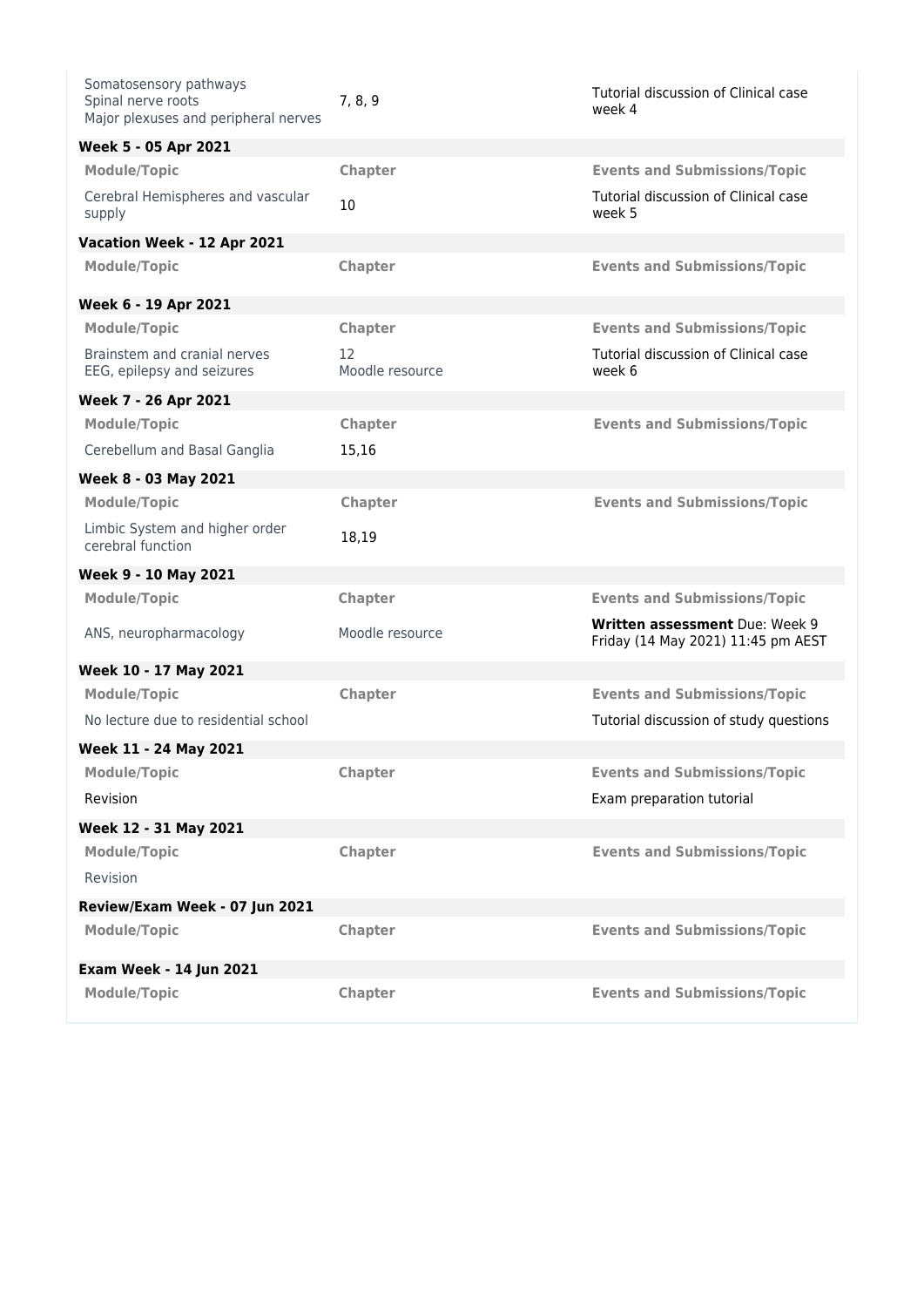# Term Specific Information

The teaching team consists of Romeo Batacan and Alannah van Waveren. Romeo is the unit coordinator for this unit and will be delivering the live lectures and tutorials, conducting the residential schools, and responding to student's Moodle queries, Alannah will be conducting residential schools.

You can contact the teaching staff via the unit's Moodle Q&A forum. This forum is a great place to post questions relevant to your study. Please don't feel shy in asking questions as you will often find that other students also share your query. The Q&A forum will be monitored on a daily basis and you can expect responses in a timely manner. If your queries are of a personal nature, you are welcome to contact the unit coordinator via email at r.j.batacan@cqu.edu.au or phone 07 4930 9278.

The General Discussion forum is a social space where students can communicate with other students in this unit. Please ensure that your conduct within this forum is consistent with the Student Charter.

Live lectures and tutorials will be delivered each week from Rockhampton campus, available to multiple other campuses and will be simultaneously recorded. The recordings of the lectures and tutorials will be available on the unit's Moodle site for all students to access. During the tutorials we will discuss clinical cases and weekly study questions that are provided to you on the Moodle site. The weekly study questions will focus on the key learning objectives for each week and assist in your preparation for the assessment items.

As per Australian education standards, you are expected to commit 150 hours of engagement to your study of this unit. For example, this can be broken as:

- 2-3 hours per week watching recorded lectures and revising content through study notes
- 1-2 hours per week for completing assigned reading
- 2-3 hours per week completing the weekly study questions and attending tutorials
- 3-4 hours per week preparing your assessments or studying for the exam

There is a compulsory residential school for students of CB77, CB84, CG85 and CG93 courses enrolled in this unit. The residential school sessions for this unit will run as follows:

Session 1: Mackay campus. Week 7: April 29 and 30, 2021 (CB77 students and mixed mode students only)

Session 2: Sydney campus. Week 8: May 5 and 6, 2021 (CB77 students and mixed mode students only)

Session 3: Brisbane campus. Week 9: May 8 and 9, 2021 (CB77 students and mixed mode students only) Session 4: Rockhampton campus. Week 10: May 21 and 22, 2021 (CB84, CG85 and CG93 students and mixed mode students only)

Session 5: Rockhampton campus. Week 11: May 23 and 24, 2021 (CB84, CG85 and CG93 students and mixed mode students only)

Note: You are required to sign up for one session only.

You must attend the residential school session at the campus where you are enrolled to complete your course of study. Please nominate your campus for the residential school session via student allocator before making arrangements for travel and accommodation. For work and health safety reasons, it is essential that you nominate your residential school session in order to secure a place. To ensure you can secure your preferred attendance dates it is recommended that you nominate your residential school session at the start of term. More information about enrolling into residential school will be available on Moodle.

Please note: The practical sessions for this unit are run as a 2 day block.

For students enrolled in the CG95 course, you are not required to attend a residential school but must submit a completed workbook.

# Assessment Tasks

# 1 Report

**Assessment Type** Report

# **Task Description**

You will complete a series of tasks and interpret data generated from neurophysiological measurement equipment. Tasks will include questions on brain structure, reflexes, EEG, EMG, and sensory and motor experiments. For students enrolled in the CB77, CB84, CG85 and CG93 courses: You are required to attend a residential school and perform hands-on activities where an Objective Structured Clinical Examination (OSCE) will be conducted. Neurological assessments for the OSCE will be specific to student's course of study. Within one week of attending the residential school you are required to submit a completed workbook/report.

For students enrolled in the CG95 course: You are not required to attend a residential school. Instead, you will be required to attempt an online quiz (questions similar to OSCE in the residential school). In addition, you are also required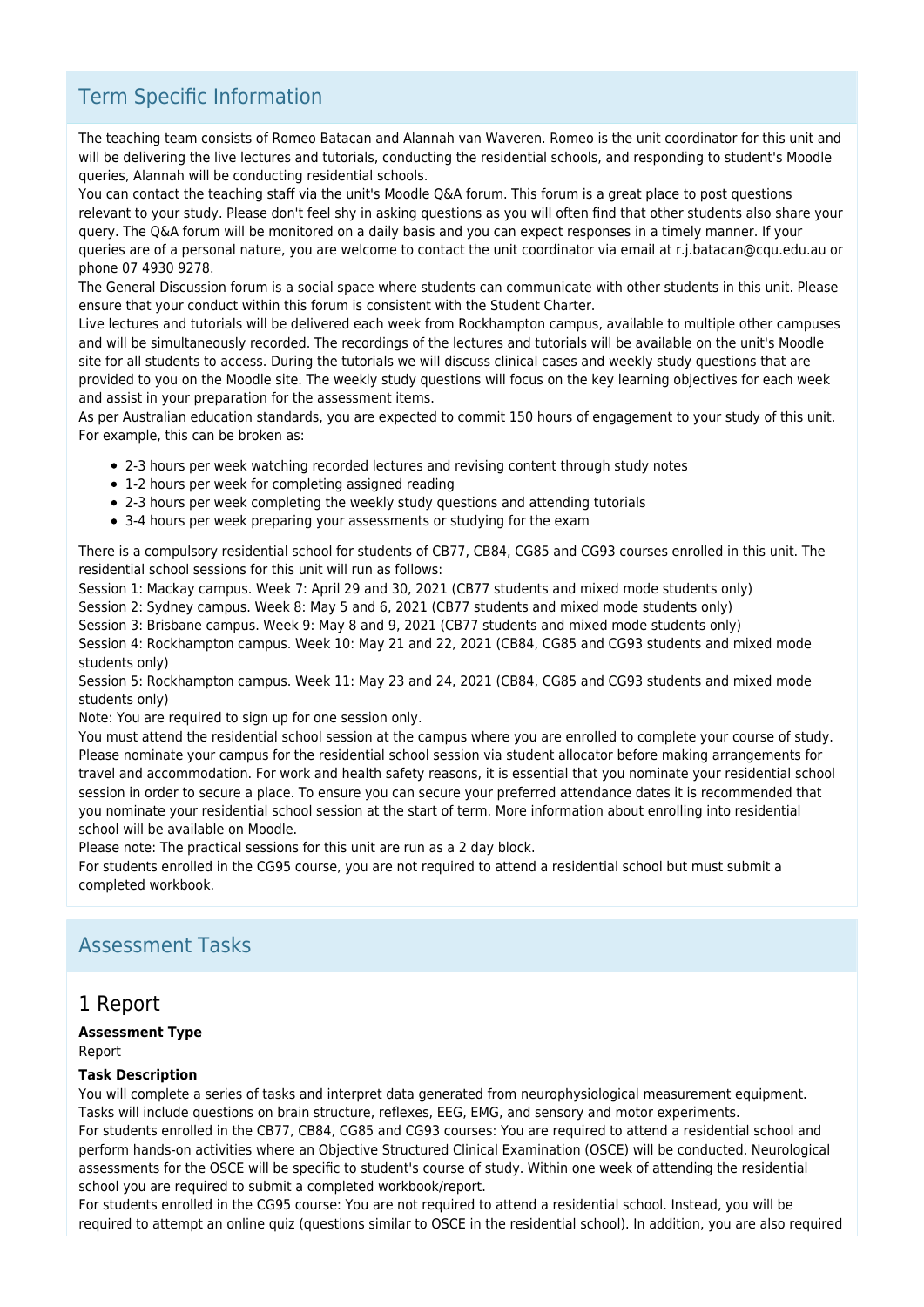to submit a completed workbook/report that has been contextualised to your course of study. The workbook for this assessment will have a set of tasks and questions which are graded and will make up 30% of your final grade.

# **Assessment Due Date**

The completed workbook/report must be submitted by Week 10 Friday 11:45PM AEST (CG95 students) or within one week of attending the residential school (CB77, CB84, CG85 and CG93 students).

## **Return Date to Students**

Week 12 Friday (4 June 2021) Due to the multiple number of residential school sessions running until week 11, the report results will be available to students in Week 12.

# **Weighting**

30%

# **Minimum mark or grade**

In order to pass this unit, you must achieve 50% of the available marks for this assessment item.

## **Assessment Criteria**

Questions will be marked as per marking scheme. The maximum score that can be achieved from this assessment item equals 30% of the total unit marks.

If your assessment is submitted after the due date/time without an approved extension it will be penalised 5% per 24 hour period that it is late.

## **Referencing Style**

[Harvard \(author-date\)](https://delivery-cqucontenthub.stylelabs.cloud/api/public/content/harvard-referencing-style.pdf?v=306efe7e)

## **Submission**

Online

#### **Submission Instructions**

To be uploaded and submitted on Moodle.

## **Learning Outcomes Assessed**

Describe assessment of neurological function in different neurological conditions

# **Graduate Attributes**

- Communication
- Problem Solving
- Critical Thinking
- Information Literacy
- Information Technology Competence

# 2 Written assessment

# **Assessment Type**

Written Assessment

## **Task Description**

In your role as a health professional you will be required to provide health care to patients with all kinds of neurological conditions. This assessment task is designed to present a real world presentation of a neurological condition similar to what you may come across in the clinical environment. You will be presented with a clinical case scenario along with information regarding the physical and neurological condition of a patient. You will be required to answer a set of questions based on this clinical case scenario. This assessment item is designed to assess your understanding of nervous system anatomy and physiology, pathophysiology of neurological conditions and application of key clinical concepts.

## **Assessment Due Date**

Week 9 Friday (14 May 2021) 11:45 pm AEST

## **Return Date to Students**

Week 12 Friday (4 June 2021)

# **Weighting**

30%

#### **Minimum mark or grade**

In order to pass this unit, you must achieve 50% of the available marks for this assessment item.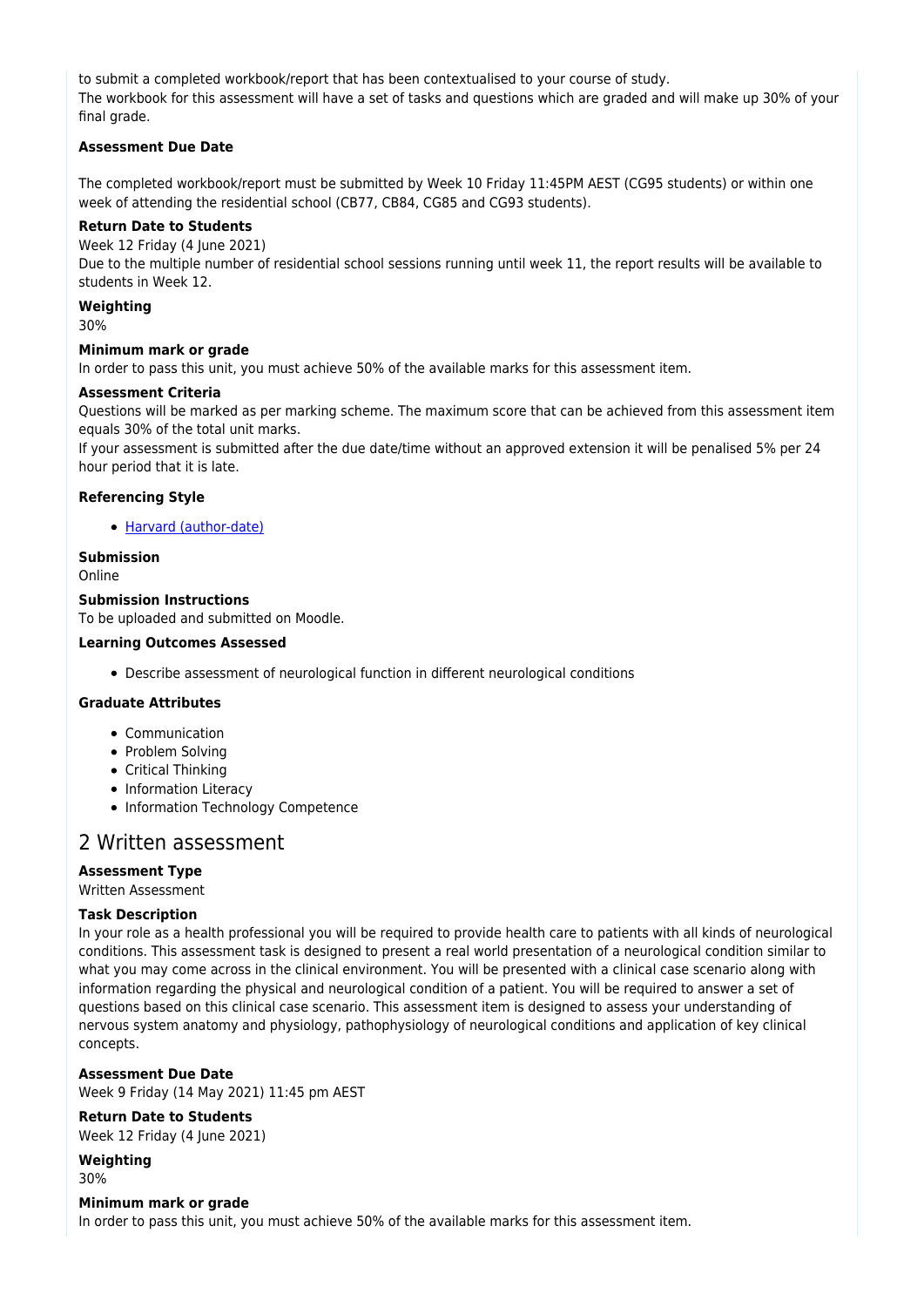## **Assessment Criteria**

Assessment criteria will be based on knowledge of theory, rationalisation, presentation of information and referencing. A detailed marking rubric will be available on Moodle.

If your assessment is submitted after the due date/time without an approved extension it will be penalised 5% per 24 hour period that it is late.

## **Referencing Style**

[Harvard \(author-date\)](https://delivery-cqucontenthub.stylelabs.cloud/api/public/content/harvard-referencing-style.pdf?v=306efe7e)

# **Submission**

Online

## **Submission Instructions**

To be uploaded on Moodle and submitted as a Word document.

## **Learning Outcomes Assessed**

- Explain the detailed structure and function of the central and peripheral nervous system
- Apply knowledge of neuroanatomy and neurophysiology to interpret key clinical concepts
- Describe assessment of neurological function in different neurological conditions
- Identify the pharmacological basis of drugs that affect the nervous system.

## **Graduate Attributes**

- Communication
- Problem Solving
- Critical Thinking
- Information Literacy
- Information Technology Competence
- Ethical practice

# 3 Online Test

## **Assessment Type**

Online Test

## **Task Description**

You will be required to complete an end of term online test. This online test will assess all content covered throughout the term. The test will be composed of different question types that will assess your understanding and application of key concepts discussed in the unit. Please see Moodle site for more details.

The online test will only be available for a 12-hour period during the Exam week.

## **Assessment Due Date**

Available for a 12-hour period during the Exam week

## **Return Date to Students**

Certification of grades

**Weighting**

40%

## **Minimum mark or grade**

In order to pass this unit, you must achieve 50% of the available marks for this assessment item.

## **Assessment Criteria**

Questions will be marked as per marking scheme. The maximum score that can be achieved from this assessment item equals 40% of the total unit marks.

## **Referencing Style**

[Harvard \(author-date\)](https://delivery-cqucontenthub.stylelabs.cloud/api/public/content/harvard-referencing-style.pdf?v=306efe7e)

## **Submission**

Online

## **Learning Outcomes Assessed**

- Explain the detailed structure and function of the central and peripheral nervous system
- Apply knowledge of neuroanatomy and neurophysiology to interpret key clinical concepts
- Identify the pharmacological basis of drugs that affect the nervous system.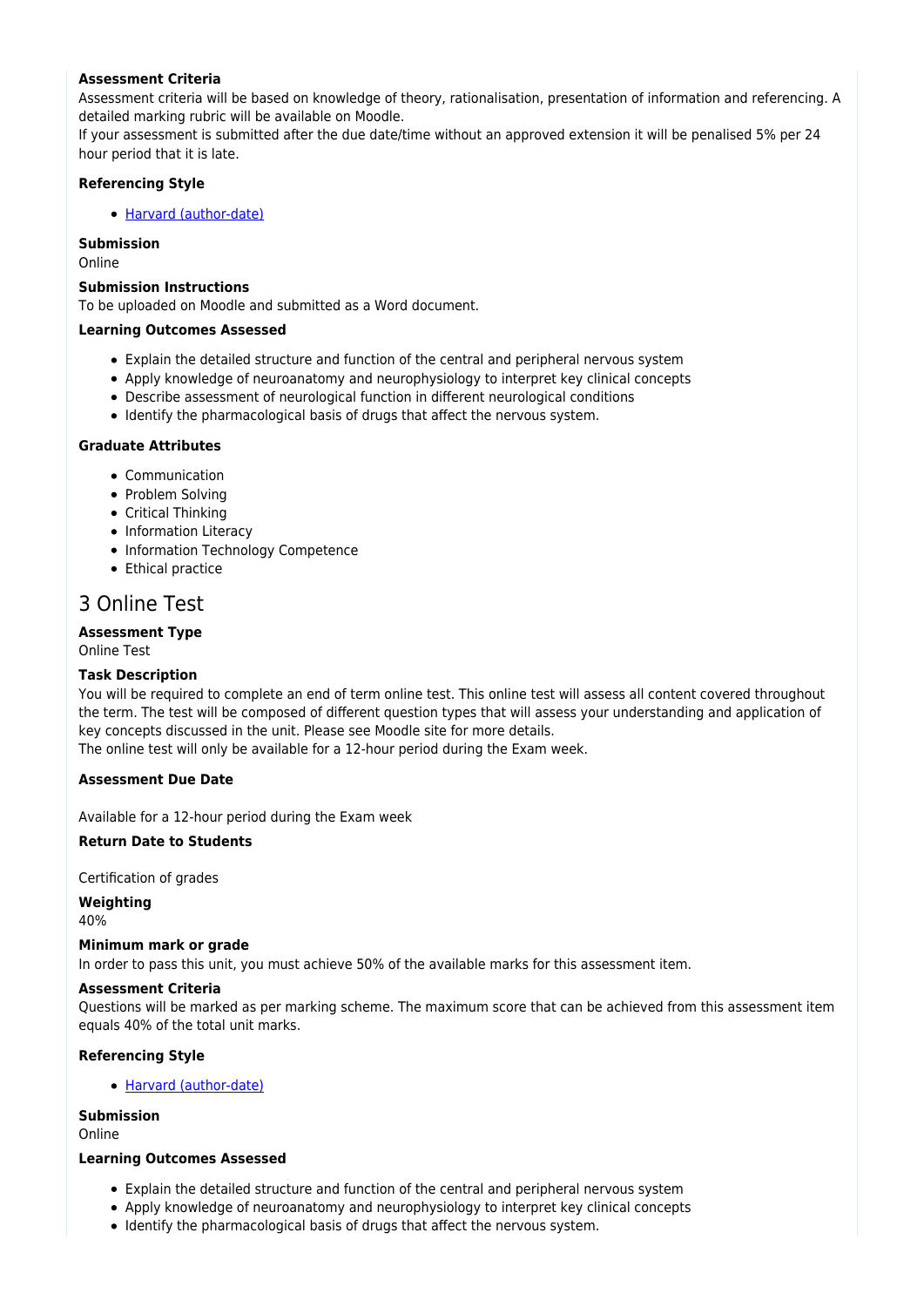# **Graduate Attributes**

- Communication
- Problem Solving
- Critical Thinking
- Information Literacy
- Information Technology Competence

# Academic Integrity Statement

As a CQUniversity student you are expected to act honestly in all aspects of your academic work.

Any assessable work undertaken or submitted for review or assessment must be your own work. Assessable work is any type of work you do to meet the assessment requirements in the unit, including draft work submitted for review and feedback and final work to be assessed.

When you use the ideas, words or data of others in your assessment, you must thoroughly and clearly acknowledge the source of this information by using the correct referencing style for your unit. Using others' work without proper acknowledgement may be considered a form of intellectual dishonesty.

Participating honestly, respectfully, responsibly, and fairly in your university study ensures the CQUniversity qualification you earn will be valued as a true indication of your individual academic achievement and will continue to receive the respect and recognition it deserves.

As a student, you are responsible for reading and following CQUniversity's policies, including the **[Student Academic](https://www.cqu.edu.au/policy/sharepoint-document-download?file_uri={BE8380F3-F86D-4C55-AC0D-84A81EAFD6A2}/Student%20Academic%20Integrity%20Policy%20and%20Procedure%20(formerly%20known%20as%20the%20Academic%20Misconduct%20Procedure).pdf) [Integrity Policy and Procedure](https://www.cqu.edu.au/policy/sharepoint-document-download?file_uri={BE8380F3-F86D-4C55-AC0D-84A81EAFD6A2}/Student%20Academic%20Integrity%20Policy%20and%20Procedure%20(formerly%20known%20as%20the%20Academic%20Misconduct%20Procedure).pdf)**. This policy sets out CQUniversity's expectations of you to act with integrity, examples of academic integrity breaches to avoid, the processes used to address alleged breaches of academic integrity, and potential penalties.

## **What is a breach of academic integrity?**

A breach of academic integrity includes but is not limited to plagiarism, self-plagiarism, collusion, cheating, contract cheating, and academic misconduct. The Student Academic Integrity Policy and Procedure defines what these terms mean and gives examples.

## **Why is academic integrity important?**

A breach of academic integrity may result in one or more penalties, including suspension or even expulsion from the University. It can also have negative implications for student visas and future enrolment at CQUniversity or elsewhere. Students who engage in contract cheating also risk being blackmailed by contract cheating services.

## **Where can I get assistance?**

For academic advice and guidance, the **Academic Learning Centre (ALC)** can support you in becoming confident in completing assessments with integrity and of high standard.

## **What can you do to act with integrity?**